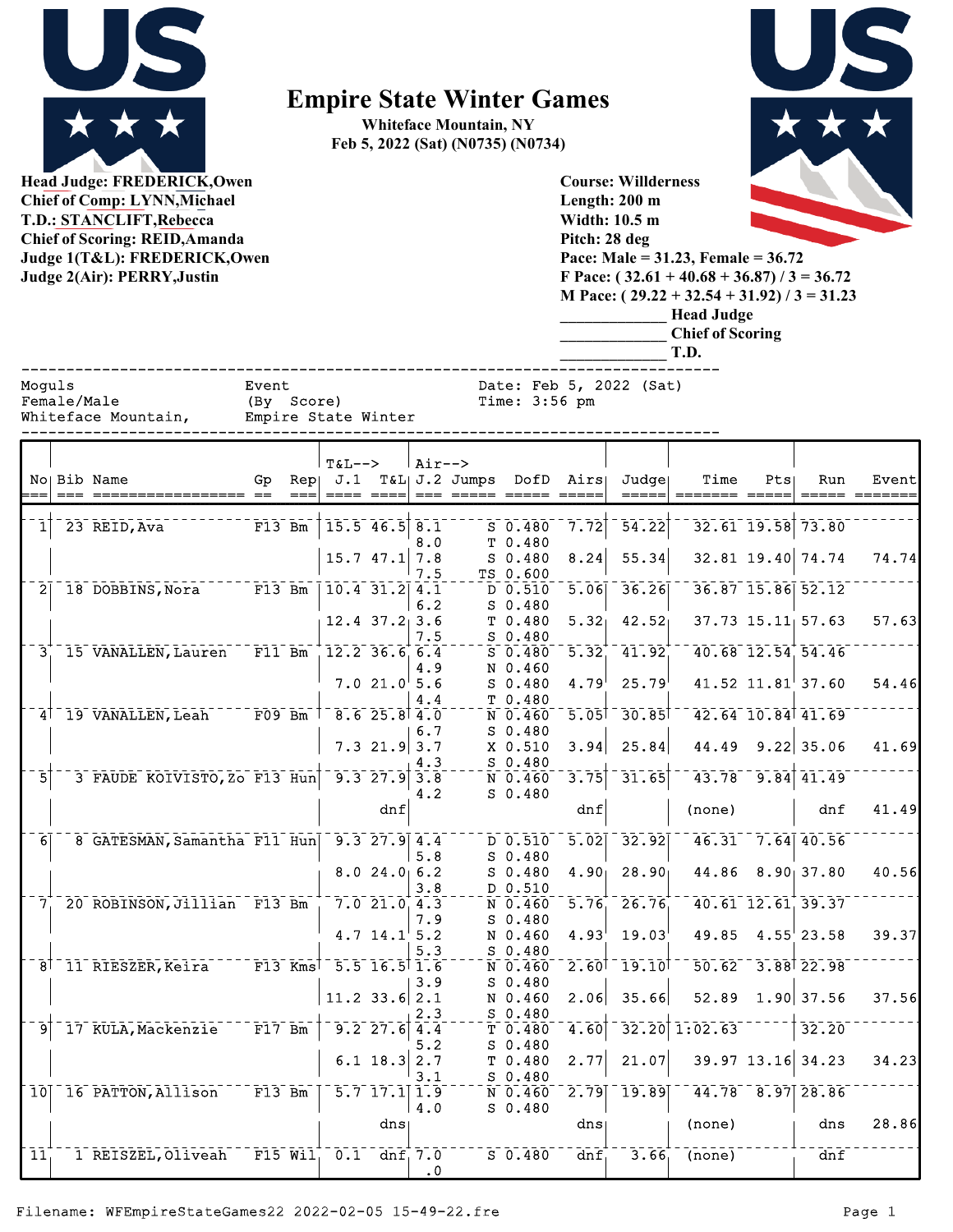Moguls Event Date: Feb 5, 2022 (Sat)<br>Female/Male (By Score) Time: 3:56 pm Female/Male (By Score) Time: 3:56 pm Whiteface Mountain, Empire State Winter

|                            |                                               |                     |           | $T&L-->$                                           |                                                         | $Air--$                   |                            |                                   |                      |                           |                     |                   |                       |       |
|----------------------------|-----------------------------------------------|---------------------|-----------|----------------------------------------------------|---------------------------------------------------------|---------------------------|----------------------------|-----------------------------------|----------------------|---------------------------|---------------------|-------------------|-----------------------|-------|
|                            | No Bib Name                                   | Gp                  |           |                                                    |                                                         |                           | Rep J.1 T&L J.2 Jumps DofD |                                   | Airs                 | Judgel                    | Time                | Pts               | Run                   | Event |
|                            |                                               |                     |           |                                                    |                                                         |                           |                            |                                   |                      |                           |                     |                   |                       |       |
|                            |                                               |                     |           |                                                    | $5.4$ 16.2 3.1                                          |                           |                            | $N$ 0.460                         | 3.71                 | 19.91                     | 45.25               |                   | $8.56$ 28.47          | 28.47 |
| $\overline{12}$            | 5 TANINI, Eloise                              | $F15$ Hun           |           | $-4.0$ 12.0 3.4                                    |                                                         | 4.5<br>5.0                |                            | D 0.510<br>T 0.480<br>$S$ 0.480   | 4.03                 | 16.03                     | $\overline{(none)}$ |                   | 16.03                 |       |
|                            |                                               |                     |           | 0.8                                                | $2.4$ 3.8                                               | 3.9                       |                            | T 0.480<br>$S$ 0.480              | 3.69                 |                           | $6.09 \mid 1:01.54$ |                   | 6.09                  | 16.03 |
| 13                         | 4 HALSEY, Mika                                | $F11$ Hun           |           | 2.9                                                | $8.7$ 7.8                                               | 1.6                       |                            | $S$ 0.480<br>D 0.510              | 4.55                 |                           | 13.25 1:23.89       |                   | 13.25                 |       |
|                            |                                               |                     |           | 0.1                                                |                                                         | 0.3, 4.5<br>1.0           |                            | $S$ 0.480<br>D 0.510              | 2.67 <sub>1</sub>    | 2.97 <sub>1</sub>         | 58.46               |                   | 2.97                  | 13.25 |
| $\overline{1}\overline{4}$ | 6 WU, Amelia                                  |                     | $F11$ Hun |                                                    | $\overline{0.1}^{-1} \overline{0.3}^{+} \overline{2.1}$ | 6.0                       |                            | $N$ 0.460<br>$S$ 0.480            | 3.84                 | 4.14                      | 56.50               |                   | 4.14                  |       |
|                            |                                               |                     |           | 1.4                                                |                                                         | $4.2^{\dagger}1.2$<br>3.1 |                            | N 0.460<br>$S$ 0.480              | 2.03                 | 6.23                      | 52.29               | 2.43              | 8.66                  | 8.66  |
| 15                         | 9 MAYER, Leslie                               | $FI5$ Will          |           | $\overline{0.1}$ $\overline{0.3}$ $\overline{5.1}$ |                                                         | 2.9                       |                            | $S$ 0.480<br>T 0.480              | 3.83                 | 4.13                      |                     | $53.28 - 1.56$    | 5.69                  |       |
|                            |                                               |                     |           | 0.1                                                |                                                         | $0.3$ .9<br>4.7           |                            | $S$ 0.480<br>T 0.480              | 2.68                 |                           | $2.98$ 1:15.28      |                   | 2.98                  | 5.69  |
| $\overline{1}\overline{6}$ | 2 STREICH, Mason                              | $F11$ Hun           |           | 0.1                                                |                                                         | $0.3$ 1.7<br>1.9          |                            | $T$ 0.480<br>$S$ 0.480            | 1.72                 | 2.02                      | 59.16               |                   | 2.02                  |       |
|                            |                                               |                     |           | 1.4                                                |                                                         | 4.2   1.6<br>.9           |                            | T0.480<br>N 0.460                 | 1.17                 |                           | $5.37 \mid 1:02.09$ |                   | 5.37                  | 5.37  |
| 17                         | 21 SWAN, Harper                               | $F09$ Bm            |           | dns                                                | dns                                                     |                           |                            |                                   | dns                  | dns                       |                     |                   | dns                   |       |
|                            |                                               |                     |           |                                                    |                                                         | $dnf_1 2.0$<br>$\cdot$ 0  |                            | $S$ 0.480                         | dnf                  | 0.96                      | (none)              |                   | dnf                   | dnf   |
|                            |                                               |                     |           |                                                    |                                                         |                           |                            |                                   |                      |                           |                     |                   |                       |       |
|                            | 54 KULA, Theodore                             | $\overline{M13}$ Bm |           |                                                    | $17.0$ 51.0 8.0                                         | 7.6                       |                            | 3p 0.680                          | $-3 - 0.650 - 10.36$ | 61.36                     |                     | 29.22 18.05 79.41 |                       |       |
|                            |                                               |                     |           |                                                    | $17.0$ 51.0 5.4                                         | 7.1                       |                            | 30.650<br>3p 0.680                | 8.33                 | 59.33                     |                     |                   | 28.70 18.59 77.92     | 79.41 |
| $\overline{2}$             | 65 CANZANO, Gavin                             | $\overline{M13}$ Bm |           |                                                    | $16.5$ 49.5 6.4                                         |                           |                            | 30.650                            | 8.26                 | 57.76                     |                     |                   | 32.54 14.65 72.41     |       |
|                            |                                               |                     |           |                                                    | $16.5$ 49.5 5.0                                         | 8.2<br>5.4                |                            | TS 0.500<br>30.650                | $6.92_1$             | 56.42                     |                     |                   | 33.23 13.95 70.37     | 72.41 |
| $\bar{3}$                  | 42 FITZGERALD, Paul                           |                     |           | M15 Hun 16.5 49.5 5.0                              |                                                         |                           |                            | 3p 0.680<br>N 0.360               | 4.04                 | $\overline{53.54}$        |                     |                   | $31.92$ $15.29$ 68.83 |       |
|                            |                                               |                     |           |                                                    | $14.6$ 43.8 2.5                                         | 5.9<br>4.0                |                            | $S$ 0.380<br>D 0.410<br>$S$ 0.380 | 2.54                 | 46.34                     |                     |                   | 34.28 12.87 59.21     | 68.83 |
| 4                          | 60 MEISENZAHL, Alex                           |                     |           | M15 Bm 115.3 45.9 3.6                              |                                                         | 2.1                       |                            | $3\overline{0.650}$<br>N 0.360    |                      | $3.09$ <sup>1</sup> 48.99 |                     |                   | 31.16 16.07 65.06     |       |
|                            |                                               |                     |           |                                                    | $9.5$ 28.5 2.9                                          | 1.4                       |                            | 30.650<br>3p 0.680                | 2.83                 | 31.33                     |                     |                   | 33.18 14.00 45.33     | 65.06 |
| $\overline{5}$             | 52 D'AMICO, Nikola                            |                     |           | M15 Hun 13.4 40.2                                  |                                                         | 6.3<br>7.1                |                            | $S$ 0.380<br>T 0.380              | $\overline{5.08}$    | 45.28                     |                     |                   | 32.67 14.52 59.80     |       |
|                            |                                               |                     |           |                                                    | $12.6$ 37.8 6.3                                         | 4.3                       |                            | S 0.380<br>T 0.380                | 4.02                 | 41.82                     |                     |                   | 30.75 16.49 58.31     | 59.80 |
| 6 <sub>1</sub>             | 53 CHAPMAN, Jackson                           | $M11$ Bm            |           |                                                    | $13.2$ 39.6 5.4                                         | 6.2                       |                            | $3\overline{0.650}$<br>TS 0.500   | 6.61                 | 46.21                     |                     |                   | 34.23 12.92 59.13     |       |
|                            |                                               |                     |           |                                                    | $12.4$ $37.2$ 5.0                                       | 6.8                       |                            | 30.650<br>3p 0.680                | 7.87                 | 45.07                     |                     |                   | 35.87 11.24 56.31     | 59.13 |
| 7                          | 30 WATTS, Alex                                |                     |           | M13 Nys 13.8 41.4 3.7                              |                                                         | 5.1                       |                            | 30.650<br>TS 0.500                | 4.95                 | 46.35                     |                     |                   | 34.92 12.21 58.56     |       |
|                            |                                               |                     |           |                                                    | 8.726.12.5                                              | 4.0                       |                            | 30.650<br>TS 0.500                | $3.62^{\dagger}$     | 29.72                     |                     |                   | $34.18$ 12.97 42.69   | 58.56 |
|                            | 8 67 COPELAND, Russell M13 Bm                 |                     |           | $12.8$ 38.4 5.0                                    |                                                         | 5.9                       |                            | 3 0.650<br>TS 0.500               |                      | $6.201 - 44.601$          |                     |                   | 35.25 11.88 56.48     |       |
|                            |                                               |                     |           |                                                    | $14.5$ 43.5 1.4                                         | 3.1                       |                            | 30.650<br>TS 0.500                | 2.46                 | 45.96                     | 37.43               |                   | $9.64$ 55.60          | 56.48 |
| ⊺9                         | 62 COOK, Ryder                                | $\overline{M11}$ Bm |           |                                                    | $\overline{12.0}$ 36.0 5.7                              | 6.5                       |                            | T 0.380<br>$S$ 0.380              | 4.63                 | 40.63                     |                     |                   | 35.88 11.23 51.86     |       |
|                            |                                               |                     |           | 1.3                                                | 3.9                                                     | 4.9<br>5.3                |                            | $S$ 0.380<br>S 0.380              | 3.87                 | 7.77                      | 48.56               |                   | 7.77                  | 51.86 |
|                            | 10 112 BANYARD, Richard M17 Hmt 12.7 38.1 4.9 |                     |           |                                                    |                                                         |                           |                            | $S$ 0.380                         |                      | $3.29$ $41.39$            | $36.94$ 10.14 51.53 |                   |                       |       |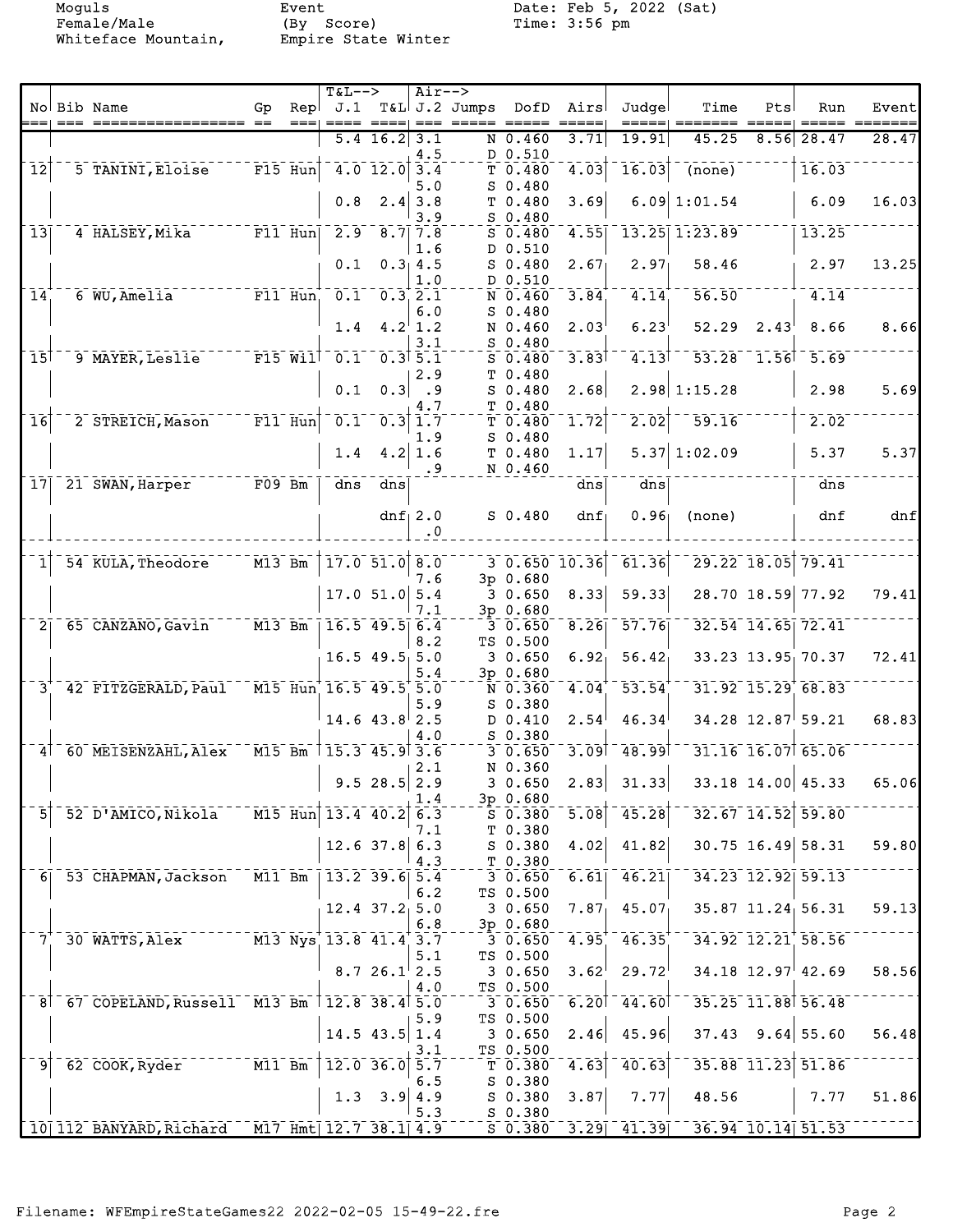Female/Male (By Score) Time: 3:56 pm Whiteface Mountain, Empire State Winter

Moguls Event Date: Feb 5, 2022 (Sat)<br>Female/Male (By Score) Time: 3:56 pm

|                 |                                                                                                                   |          |                                   | <b>T&amp;L--&gt;</b>    |                                                    | Air--> |                     |                    |                     |                      |                     |      |                            |       |
|-----------------|-------------------------------------------------------------------------------------------------------------------|----------|-----------------------------------|-------------------------|----------------------------------------------------|--------|---------------------|--------------------|---------------------|----------------------|---------------------|------|----------------------------|-------|
|                 | No Bib Name                                                                                                       | Gp       | Repl                              |                         |                                                    |        | $J.1$ T&L J.2 Jumps | DofD               | Airs                | Judgel               | Time                | Pts  | Run                        | Event |
|                 | === ==========<br>===== ==                                                                                        |          | $==$                              |                         |                                                    |        |                     |                    |                     | =====                |                     |      |                            |       |
|                 |                                                                                                                   |          |                                   |                         |                                                    | 3.5    |                     | $M_0.410$          |                     |                      |                     |      |                            |       |
|                 |                                                                                                                   |          |                                   |                         | 7.923.73.7                                         |        |                     | $S$ 0.380          | 3.52                | 27.22                | 43.46               |      | 3.46, 30.68                | 51.53 |
|                 |                                                                                                                   |          |                                   |                         |                                                    | 5.6    |                     | T 0.380            |                     |                      |                     |      |                            |       |
|                 | 11 45 GATESMAN, Joshua                                                                                            |          |                                   | $-M15$ Hun 6.7 20.1 4.3 |                                                    |        |                     | $5 - 0.380$        | $3.51$ <sup>+</sup> | 23.61                | 39.70               |      | $-7.32$ <sup>+</sup> 30.93 |       |
|                 |                                                                                                                   |          |                                   |                         |                                                    | 4.6    |                     | D 0.410            |                     |                      |                     |      |                            |       |
|                 |                                                                                                                   |          |                                   |                         | $12.0$ 36.0 4.7                                    |        |                     | $S$ 0.380          | 3.25                | 39.25                | 38.96               |      | $8.07$ <sup> </sup> 47.32  | 47.32 |
|                 |                                                                                                                   |          |                                   |                         |                                                    | 3.6    |                     | D 0.410            |                     |                      |                     |      |                            |       |
|                 | 12 39 LESNIOWSKI, Jakob M13 Hun 0.1 0.3 5.4                                                                       |          |                                   |                         |                                                    |        |                     | T 0.380            | 4.02                | 4.32                 | 54.84               |      | 4.32                       |       |
|                 |                                                                                                                   |          |                                   |                         |                                                    | 5.2    |                     | $S$ 0.380          |                     |                      |                     |      |                            |       |
|                 |                                                                                                                   |          |                                   |                         | $12.0$ 36.0 5.5                                    |        |                     | T <sub>0.380</sub> | 4.10                | 40.10                | 40.32               |      | $6.68$ 46.78               | 46.78 |
|                 |                                                                                                                   |          |                                   |                         |                                                    | 5.3    |                     | $S$ 0.380          |                     |                      |                     |      |                            |       |
| $\overline{1}3$ | 37 GARBER, Reed                                                                                                   |          | $\overline{M13}$ Hun              |                         | $\left[0.1 - 0.3\right]$                           | 1.0    |                     | N 0.360            | 2.60                | $\overline{2.90}$    | 43.62               | 3.30 | $-6.20$                    |       |
|                 |                                                                                                                   |          |                                   |                         |                                                    | 5.9    |                     | $S$ 0.380          |                     |                      |                     |      |                            |       |
|                 |                                                                                                                   |          |                                   |                         | $10.7$ 32.1 4.0                                    |        |                     | $S_0.380$          | 4.83                | 36.93                | 41.45               |      | $5.52$ 42.45               | 42.45 |
|                 |                                                                                                                   |          |                                   |                         |                                                    | 5.1    |                     | 30.650             |                     |                      |                     |      |                            |       |
| 14              | $\overline{M13}$ $\overline{Hun}$ $\overline{2.5}$ $\overline{7.5}$ $\overline{3}$ $\overline{3}$<br>44 AOKI, Kai |          |                                   |                         |                                                    |        |                     | $S$ 0.380          | 1.58                | 9.08                 |                     |      | $39.99 - 7.02 - 16.10$     |       |
|                 |                                                                                                                   |          |                                   |                         |                                                    | 4.1    |                     | N 0.360            |                     |                      |                     |      |                            |       |
|                 |                                                                                                                   |          |                                   |                         | 9.027.05.4                                         |        |                     | $S$ 0.380          | 4.55                | 31.55                |                     |      | 36.65 10.44 41.99          | 41.99 |
|                 |                                                                                                                   |          |                                   |                         |                                                    | 5.0    |                     | TS 0.500           |                     |                      |                     |      |                            |       |
| 15 <sup>′</sup> | 69 REID, Aidric                                                                                                   | $M11$ Bm |                                   |                         | $0.1 - 0.3$ <sup>2</sup> .4                        |        |                     | $S$ 0.380          | $2.02^+$            | $2.32^{\circ}$       | 51.44               |      | 2.32                       |       |
|                 |                                                                                                                   |          |                                   |                         |                                                    | 2.1    |                     | $G$ 0.530          |                     |                      |                     |      |                            |       |
|                 |                                                                                                                   |          |                                   |                         | $10.9$ 32.7 5.4                                    |        |                     | $S$ 0.380          | 4.29                | 36.99                |                     |      | $42.39$ $4.56$ $41.55$     | 41.55 |
|                 |                                                                                                                   |          |                                   |                         |                                                    | 5.9    |                     | T 0.380            |                     |                      |                     |      |                            |       |
|                 | $16$ <sup><math>-36</math></sup> MYHRE, Philip                                                                    |          | $\overline{M11}$ Hun              | $-6.5$ 19.5 6.2         |                                                    |        |                     | N 0.360            | $\overline{5.15}$   | $-24.65$             |                     |      | 34.99 12.14 36.79          |       |
|                 |                                                                                                                   |          |                                   |                         |                                                    | 7.7    |                     | $S$ 0.380          |                     |                      |                     |      |                            |       |
|                 |                                                                                                                   |          |                                   |                         | $5.0$ 15.0 7.8                                     |        |                     | T0.380             | 5.58                | 20.58                |                     |      | 36.19 10.91 31.49          | 36.79 |
|                 |                                                                                                                   |          |                                   |                         |                                                    | 6.9    |                     | $S$ 0.380          |                     |                      |                     |      |                            |       |
| $\overline{17}$ | 59 DOYLE, Zachary                                                                                                 | $M15$ Bm |                                   |                         | $4.7$ $14.1$ $1.9$                                 |        |                     | N 0.360            | 1.13                |                      | $15.23$ $1:06.35$   |      | 15.23                      |       |
|                 |                                                                                                                   |          |                                   |                         |                                                    | 1.2    |                     | T 0.380            |                     |                      |                     |      |                            |       |
|                 |                                                                                                                   |          |                                   |                         | 6.7 20.1 $4.1$                                     |        |                     | 30.650             | 3.83                | 23.93                |                     |      | 35.56 11.56 35.49          | 35.49 |
|                 |                                                                                                                   |          |                                   |                         |                                                    | 3.1    |                     |                    |                     |                      |                     |      |                            |       |
|                 | 18 34 LUNDBERG, Garrit                                                                                            |          | $\overline{M17}$ $\overline{W11}$ |                         | $\overline{0.1}$ $\overline{0.3}$ 4.6              |        |                     | T 0.380            | 3.54                | 3.84                 | 52.45               |      | 3.84                       |       |
|                 |                                                                                                                   |          |                                   |                         |                                                    |        |                     | $S$ 0.380          |                     |                      |                     |      |                            |       |
|                 |                                                                                                                   |          |                                   |                         |                                                    | 4.4    |                     | $Y$ 0.410          |                     |                      |                     |      |                            |       |
|                 |                                                                                                                   |          |                                   |                         | $8.3$ 24.9 4.3                                     |        |                     | TS 0.500           | 4.55                | 29.45                |                     |      | $42.48$ $4.47$ 33.92       | 33.92 |
|                 |                                                                                                                   |          |                                   |                         |                                                    | 3.7    |                     | 30.650             |                     |                      |                     |      |                            |       |
| $\overline{19}$ | 48 MAYER, Judd                                                                                                    |          | $\overline{M11}$ $\overline{W11}$ |                         | $\overline{0.1}$ $\overline{0.3}$ $\overline{6.2}$ |        |                     | $S$ 0.380          | 4.55                | $4.85$ <sup>T</sup>  | 47.73               |      | 4.85                       |       |
|                 |                                                                                                                   |          |                                   |                         |                                                    | 5.8    |                     | T 0.380            |                     |                      |                     |      |                            |       |
|                 |                                                                                                                   |          |                                   |                         | 9.027.04.6                                         |        |                     | $S$ 0.380          | 3.86                | 30.86                | 45.14               |      | $1.74^{+}32.60$            | 32.60 |
|                 |                                                                                                                   |          |                                   |                         |                                                    | 5.6    |                     | T 0.380            |                     |                      |                     |      |                            |       |
|                 | 20 <sup>1</sup> 32 KIRK, Connor                                                                                   |          |                                   | $1 - 7 - 2.7$ $6.2$     |                                                    |        |                     | $K$ 0.410          | 5.28                | 7.98                 |                     |      | $43.67 - 3.25$ 11.23       |       |
|                 |                                                                                                                   |          |                                   |                         |                                                    | 6.7    |                     | X 0.410            |                     |                      |                     |      |                            |       |
|                 |                                                                                                                   |          |                                   |                         | $7.0$ 21.0 3.9                                     |        |                     | $S$ 0.380          | 3.94                | 24.94                |                     |      | $40.29$ 6.71 31.65         | 31.65 |
|                 |                                                                                                                   |          |                                   |                         |                                                    | 6.0    |                     | $X_0.410$          |                     |                      |                     |      |                            |       |
| $\overline{21}$ | 40 POWER, Eoin                                                                                                    |          | $\overline{M15}$ Hun              |                         | $6.4$ 19.2                                         | 1.5    |                     | D 0.410            | $\overline{1.75}$   | $\overline{20.95}$   | 37.16               |      | $9.92$ $30.87$             |       |
|                 |                                                                                                                   |          |                                   |                         |                                                    | 3.0    |                     | $S$ 0.380          |                     |                      |                     |      |                            |       |
|                 |                                                                                                                   |          |                                   |                         | $3.2$ $9.6$                                        | 1.2    |                     | S 0.380            | 1.59                | 11.19                | 39.47               |      | $7.55$ 18.74               | 30.87 |
|                 |                                                                                                                   |          |                                   |                         |                                                    | 3.0    |                     | T 0.380            |                     |                      |                     |      |                            |       |
| 22              | 56 DOYLE, Noah                                                                                                    | M13 Bm   |                                   |                         | $7.0$ 21.0 1.9                                     |        |                     | S 0.380            | 1.82                | 22.82                | 39.64               |      | $7.38$ 30.20               |       |
|                 |                                                                                                                   |          |                                   |                         |                                                    | 2.7    |                     | D 0.410            |                     |                      |                     |      |                            |       |
|                 |                                                                                                                   |          |                                   |                         | 7.522.511.7                                        |        |                     | $S_0.380$          | 2.03                | 24.53                | 41.14               |      | 5.84, 30.37                | 30.37 |
|                 |                                                                                                                   |          |                                   |                         |                                                    | 3.4    |                     | D 0.410            |                     |                      |                     |      |                            |       |
| 23 <sub>1</sub> | 43 FONTANA, Roberto                                                                                               |          | M17 Hun                           |                         | $7.0$ 21.0 1.0                                     |        |                     | N 0.360            | 1.91                | $22.91$ <sup>*</sup> | $-40.48$ 6.52 29.43 |      |                            |       |
|                 |                                                                                                                   |          |                                   |                         |                                                    | 4.1    |                     | $S_0.380$          |                     |                      |                     |      |                            |       |
|                 |                                                                                                                   |          |                                   |                         | $0.1 \quad 0.3$ 6.2                                |        |                     | S 0.380            | 3.20 <sup>1</sup>   |                      | $3.50^{+}$ 1:14.18  |      | 3.50                       | 29.43 |
|                 |                                                                                                                   |          |                                   |                         |                                                    | 1.7    |                     | ST 0.500           |                     |                      |                     |      |                            |       |
|                 | 24 51 CROCE, Luke                                                                                                 |          | $M11$ Hun                         |                         | $\overline{0.1}$ $\overline{0.3}$ $\overline{3.0}$ |        |                     | T 0.380            | 3.55                | 3.85                 | 55.00               |      | 3.85                       |       |
|                 |                                                                                                                   |          |                                   |                         |                                                    | 5.9    |                     | M 0.410            |                     |                      |                     |      |                            |       |
|                 |                                                                                                                   |          |                                   |                         | $6.3$ 18.9 4.0                                     |        |                     | T <sub>0.380</sub> | 3.57                | 22.47                | 42.07               |      | $4.89$ 27.36               | 27.36 |
|                 |                                                                                                                   |          |                                   |                         |                                                    | 5.4    |                     | $S$ 0.380          |                     |                      |                     |      |                            |       |
| $\overline{25}$ | 50 STUART, Blake                                                                                                  |          | $M09$ Kms                         |                         | $8.2$ 24.6                                         | 3.9    |                     | $S_0.380$          | 2.52                | 27.12                | 47.29               |      | 27.12                      |       |
|                 |                                                                                                                   |          |                                   |                         |                                                    | 2.9    |                     | N 0.360            |                     |                      |                     |      |                            |       |
|                 |                                                                                                                   |          |                                   | 2.0                     | 6.0                                                | 2.2    |                     | $S$ 0.380          | 1.51                | 7.51                 | 50.76               |      | 7.51                       | 27.12 |
|                 |                                                                                                                   |          |                                   |                         |                                                    | 1.9    |                     | N 0.360            |                     |                      |                     |      |                            |       |
|                 | 26 58 DOBBINS, Jack                                                                                               | $M15$ Bm |                                   |                         | $5.0$ 15.0 3.0                                     |        |                     |                    |                     | $S$ 0.380 2.07 17.07 | $-48.74$            |      | 17.07                      |       |
|                 |                                                                                                                   |          |                                   |                         |                                                    |        |                     |                    |                     |                      |                     |      |                            |       |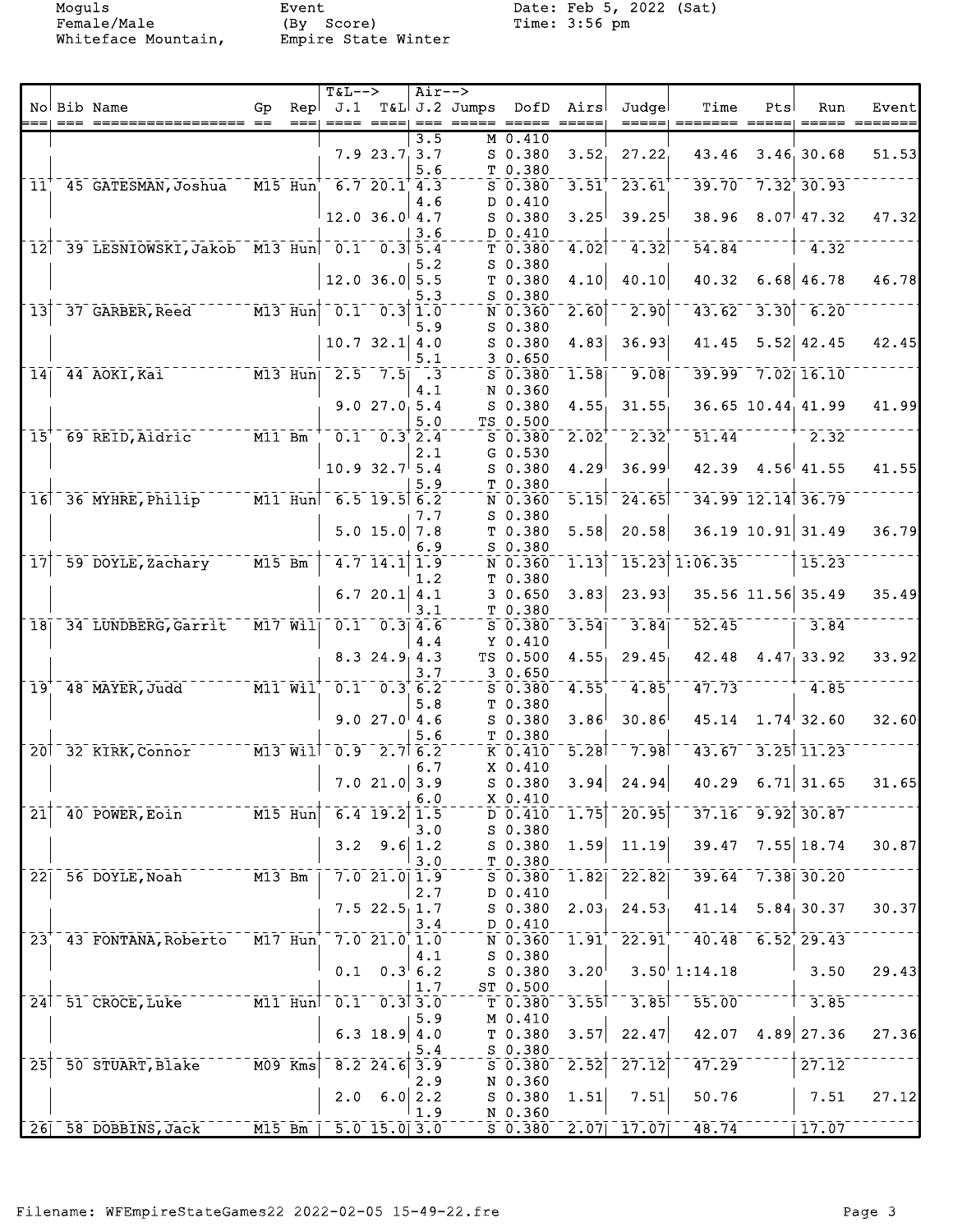Female/Male (By Score) Time: 3:56 pm Whiteface Mountain, Empire State Winter

Moguls Event Date: Feb 5, 2022 (Sat)

|                 |                                                 |                        | $T&L-->$                                           |                        | $Air--$    |                     |                   |                                       |                             |            |                   |       |
|-----------------|-------------------------------------------------|------------------------|----------------------------------------------------|------------------------|------------|---------------------|-------------------|---------------------------------------|-----------------------------|------------|-------------------|-------|
|                 | No Bib Name                                     | Gp.                    | ==== ====  === =                                   |                        |            |                     |                   | Rep J.1 T&L J.2 Jumps DofD Airs Judge | Time                        | <b>Pts</b> | Run               | Event |
|                 |                                                 |                        |                                                    |                        | 2.6        | $N$ 0.360           |                   |                                       |                             |            |                   |       |
|                 |                                                 |                        |                                                    | $8.2$ 24.6 2.9         |            | $S$ 0.380           | 1.92 <sub>1</sub> | 26.52                                 | 51.65                       |            | 26.52             | 26.52 |
|                 |                                                 |                        |                                                    |                        | 2.3        | N 0.360             |                   |                                       |                             |            |                   |       |
|                 | $27†$ 49 MAYER, Abram                           | $\bar{M}$ 13 $\bar{M}$ |                                                    | $0.1 - dnf$ 1.5        |            | $5 - 0.380$         | dnf               | 0.87                                  | $\overline{\text{(none)}}$  |            | $\overline{d}$ nf |       |
|                 |                                                 |                        |                                                    |                        | $\cdot$ 0  |                     |                   |                                       |                             |            |                   |       |
|                 |                                                 |                        |                                                    | 5.9 $17.7$ 4.1         |            | S 0.380             | 4.21              | 21.91                                 | $42.93$ $4.01$ 25.92        |            |                   | 25.92 |
|                 |                                                 |                        |                                                    |                        | 4.1        | 30.650              |                   |                                       |                             |            |                   |       |
|                 | 28 46 DONOFRIO, Dylan                           | $M13$ Hun              |                                                    | $0.1 - 0.3$ 1.8        |            | TS 0.500            | 2.12              | 2.42                                  | (none)                      |            | $-2.42$           |       |
|                 |                                                 |                        |                                                    |                        | 2.0        | TTS 0.610           |                   |                                       |                             |            |                   |       |
|                 |                                                 |                        |                                                    | $3.8$ 11.4 1.8         |            | T0.380              | 1.63              | 13.03                                 | 41.30                       |            | $5.68$ 18.71      | 18.71 |
|                 |                                                 |                        |                                                    |                        | 1.9        | TS 0.500            |                   |                                       |                             |            |                   |       |
| $\overline{29}$ | $-64$ SWAN, Cody                                | $ \overline{M11}$ Bm   |                                                    | $0.1 - 0.3$ 2.0        |            | $3\overline{0.650}$ | 3.42              |                                       | $3.72$ 1:20.53              |            | 3.72              |       |
|                 |                                                 |                        |                                                    |                        | 5.6        | S 0.380             |                   |                                       |                             |            |                   |       |
|                 |                                                 |                        |                                                    | $2.3$ 6.9 6.9          |            | $S$ 0.380           | 4.38              | 11.28                                 | 44.79 2.10 13.38            |            |                   | 13.38 |
|                 |                                                 |                        |                                                    |                        | 4.3        | D 0.410             |                   |                                       |                             |            |                   |       |
|                 | 30 55 PATTON, Connor M09 Bm                     |                        | $\overline{0.6}$ $\overline{1.8}$ $\overline{5.2}$ |                        |            | $N$ 0.360           | $\overline{1.87}$ | 3.67                                  | 53.57                       |            | $-3.67$           |       |
|                 |                                                 |                        |                                                    |                        | $\cdot$ .0 | N 0.360             |                   |                                       |                             |            |                   |       |
|                 |                                                 |                        |                                                    | $3.5$ 10.5 2.6         |            | $S$ 0.380           | $1.70_1$          | $12.20_1$                             | 56.23                       |            | 12.20             | 12.20 |
|                 |                                                 |                        |                                                    |                        | 2.0        | N 0.360             |                   |                                       |                             |            |                   |       |
|                 | 31 33 KENNEDY, Patrick M13 Hun 0.1 0.3 3.7      |                        |                                                    |                        |            | $S$ 0.380           | $2.00^{+}$        |                                       | $\frac{1}{2.30}$ 1:05.65    |            | $-2.30$           |       |
|                 |                                                 |                        |                                                    |                        | 1.6        | T 0.380             |                   |                                       |                             |            |                   |       |
|                 |                                                 |                        |                                                    | $2.8$ $8.4$ 3.4        |            | $S$ 0.380           | 2.33              |                                       | $10.73^{1}1:33.38$          |            | 10.73             | 10.73 |
|                 |                                                 |                        |                                                    |                        | 2.9        | N 0.360             |                   |                                       |                             |            |                   |       |
|                 | 32 41 DICKASON, Brennan M11 Hun                 |                        | $\overline{0.1}$ $\overline{0.3}$ $\overline{4.0}$ |                        |            | $S$ 0.380           | 1.52              |                                       | $1.82$ $1.04.59$            |            | $-1.82$           |       |
|                 |                                                 |                        |                                                    |                        | $\cdot$ 0  | $S$ 0.380           |                   |                                       |                             |            |                   |       |
|                 |                                                 |                        | 1.5                                                |                        | $4.5$ 3.8  | $S$ 0.380           | 2.12              |                                       | $6.62$ 1:11.79              |            | 6.62              | 6.62  |
|                 |                                                 |                        |                                                    |                        | 1.9        | N 0.360             |                   |                                       |                             |            |                   |       |
|                 | $33$ <sup><math>-57</math></sup> CHAPMAN, Mason | $ \overline{M09}$ Bm   |                                                    | $0.1 - 0.3$ 5.1        |            | $5 - 0.380$         | 3.62              | 3.92                                  | $\overline{56.22}^{-}$      |            | 3.92              |       |
|                 |                                                 |                        |                                                    |                        | 4.7        | N 0.360             |                   |                                       |                             |            |                   |       |
|                 |                                                 |                        |                                                    | 1.4 $4.2$ 2.0          |            | $S$ 0.380           | 2.05              | 6.25                                  | 52.11                       |            | 6.25              | 6.25  |
|                 |                                                 |                        |                                                    |                        | 3.6        | N 0.360             |                   |                                       |                             |            |                   |       |
|                 | 34 38 KANDO, Michael M13 Hun 0.1 0.3 1.6        |                        |                                                    |                        |            | $S$ 0.380           | 1.21              |                                       | $1.51$ (none)               |            | 1.51              |       |
|                 |                                                 |                        |                                                    |                        | 1.5        | $X$ 0.410           |                   |                                       |                             |            |                   |       |
|                 |                                                 |                        |                                                    | $0.1 \quad 0.3, 5.8$   |            | $S$ 0.380           | 4.63              | 4.93 <sub>1</sub>                     | 50.97                       |            | 4.93              | 4.93  |
|                 |                                                 |                        |                                                    |                        | 6.4        | T 0.380             |                   |                                       |                             |            |                   |       |
|                 | 35 31 HOWARD, Douglas M11 Nys 0.1 0.3 1.9       |                        |                                                    |                        |            | N 0.360             | 2.08              |                                       | 2.38'1:08.77                |            | 2.38              |       |
|                 |                                                 |                        |                                                    |                        | 3.7        | $S$ 0.380           |                   |                                       |                             |            |                   |       |
|                 |                                                 |                        |                                                    | $0.1 \quad 0.3 \, 1.7$ |            | N 0.360             | 0.61              |                                       | $0.91$ <sup> </sup> 1:10.08 |            | 0.91              | 2.38  |
|                 |                                                 |                        |                                                    |                        | $\cdot$ 0  |                     |                   |                                       |                             |            |                   |       |
|                 | 36 110 WALKER, Henry M11 Kms                    |                        | $0.1$ dnf $1.4$                                    |                        |            | $S = 0.380$ dnf     |                   |                                       | $0.83$ <sup>1</sup> (none)  |            | dnf               |       |
|                 |                                                 |                        |                                                    |                        | $\cdot$ 0  |                     |                   |                                       |                             |            |                   |       |
|                 |                                                 |                        |                                                    | dns dns                |            |                     | dns               | dns                                   |                             |            | dns               | dnf   |
|                 |                                                 |                        |                                                    |                        |            |                     |                   |                                       |                             |            |                   |       |
|                 |                                                 |                        |                                                    |                        |            |                     |                   |                                       |                             |            |                   |       |
| Male            | $= 31.23$ , Female = 36.72                      |                        |                                                    |                        |            |                     |                   |                                       |                             |            |                   |       |

Winfree 2022.00, B Rules, Rand=221 @ 7:39a(22-2-5), M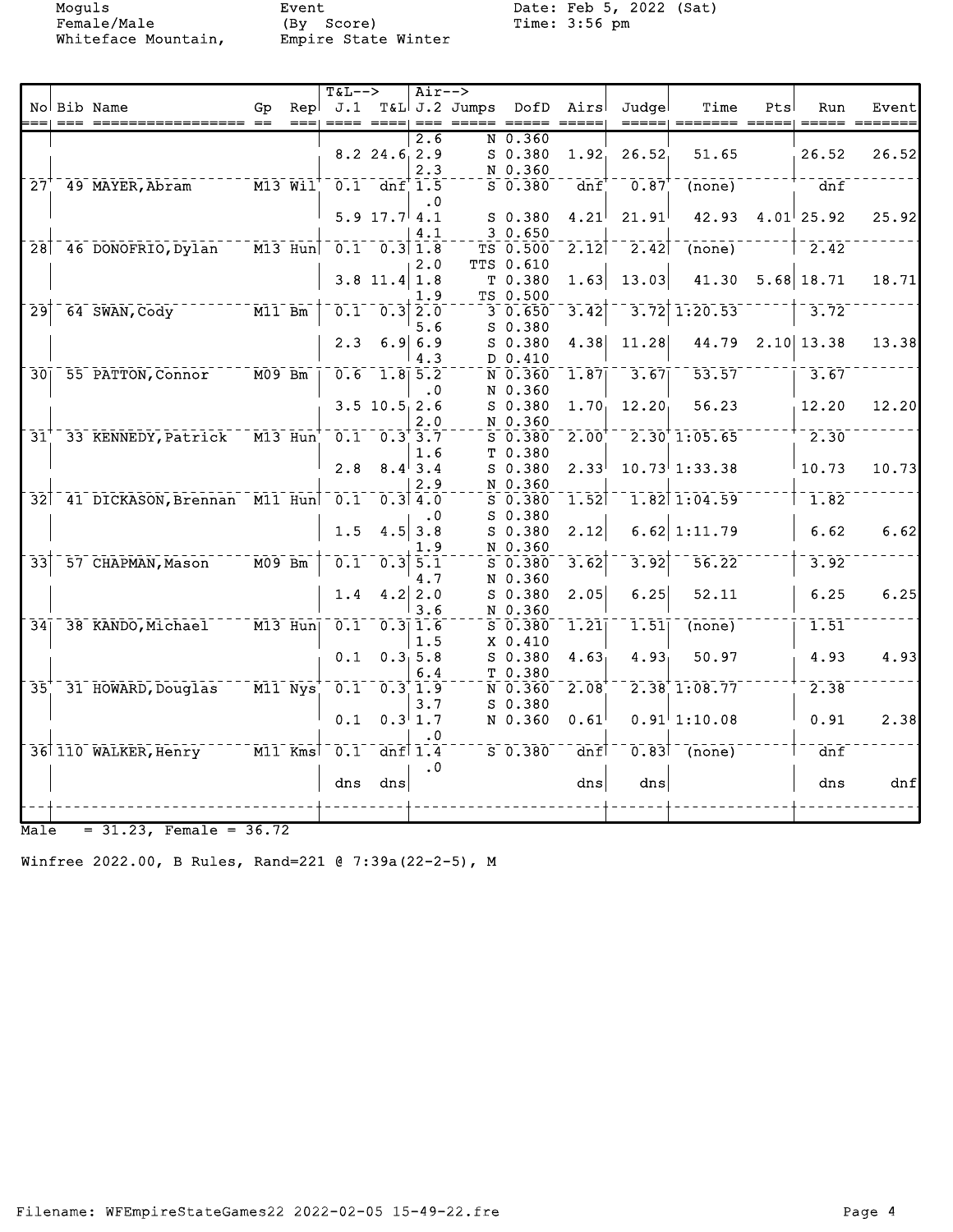------------------------------------------------------------------------------

Female/Male (By Group Score) Time: 3:57 pm Whiteface Mountain, Empire State Winter

Moguls Finals Date: Feb 5, 2022 (Sat)

|                                             | No Bib# Name |                                         | Gp<br>$=$ | Representing<br>============                                             | Score<br>========== |
|---------------------------------------------|--------------|-----------------------------------------|-----------|--------------------------------------------------------------------------|---------------------|
|                                             |              |                                         |           |                                                                          |                     |
|                                             |              | 19 VANALLEN, Leah                       |           | F09 Bm Bristol                                                           | 41.69               |
| $\frac{1}{2}$                               |              | 21 SWAN, Harper                         |           | F09 Bm Bristol                                                           | dnf                 |
|                                             |              |                                         |           |                                                                          |                     |
| $\mathbf{I}$<br>$\bar{2}$                   |              | 15 VANALLEN, Lauren                     |           | F11 Bm Bristol   54.46                                                   |                     |
| $\overline{3}$                              |              | 8 GATESMAN, Samantha<br>4 HALSEY, Mika  |           | F11 Hun Hunter M <sup>7</sup> 40.56<br>F11 Hun Hunter M 13.25            |                     |
| $\overline{4}$                              |              | $6$ WU, Amelia                          |           | F11 Hun Hunter M 3.66                                                    |                     |
| $\overline{5}$                              |              | 2 STREICH, Mason                        |           | F11 Hun Hunter $M_1$ 5.37                                                |                     |
|                                             |              |                                         |           |                                                                          |                     |
| $\frac{1}{2}$ $\frac{2}{3}$                 |              | 23 REID, Ava                            |           | F13 Bm Bristol                                                           | 74.74               |
|                                             |              | 18 DOBBINS, Nora                        |           | F13 Bm Bristol                                                           | 57.63               |
|                                             |              | 3 FAUDE KOIVISTO, Zoe F13 Hun Hunter M  |           |                                                                          | $-41.49$            |
| $\overline{4}$                              |              |                                         |           |                                                                          |                     |
| $\bar{5}$                                   |              | 11 RIESZER, Keira                       |           | $F13$ Kms Killingt 37.56                                                 |                     |
| $\overline{6}$                              |              | 16 PATTON, Allison                      |           | $\sqrt{F13}$ Bm Bristol $\sqrt{F13}$                                     | 28.86               |
|                                             |              | 1 REISZEL, Oliveah                      |           | $F15$ Wil Willard                                                        | 28.47               |
|                                             |              | 5 TANINI, Eloise                        |           | F15 Hun Hunter M                                                         | 16.03               |
| $\frac{1}{2}$<br>$\frac{2}{3}$              |              | 9 MAYER, Leslie                         |           | F15 Wil Willard                                                          | 5.69                |
|                                             |              |                                         |           |                                                                          |                     |
| $\overline{1}$                              |              | 17 KULA, Mackenzie                      |           | F17 Bm Bristol                                                           | $1 - 34.23$         |
|                                             |              |                                         |           |                                                                          |                     |
| $\overline{1}$                              |              | 50 STUART, Blake                        |           | M09 Kms Killingt 27.12                                                   |                     |
| $\overline{2}$ $\overline{1}$               |              | 55 PATTON, Connor                       |           | M09 Bm Bristol                                                           | 12.20               |
| $\overline{3}$                              |              | 57 CHAPMAN, Mason                       |           | M09 Bm Bristol                                                           | 6.25                |
| $\mathbf{1}^{\dagger}$                      |              | 53 CHAPMAN, Jackson                     |           | M11 Bm Bristol                                                           | $-59.13$            |
| $\bar{2}^+$                                 |              | 62 COOK, Ryder                          |           | M11 Bm Bristol                                                           | 51.86               |
| $\frac{3}{4}$                               |              | 69 REID, Aidric                         |           | M11 Bm Bristol                                                           | 41.55               |
|                                             |              | 36 MYHRE, Philip                        |           | M11 Hun Hunter M <sup>1</sup> 36.79                                      |                     |
| $\begin{bmatrix} 5 \\ 6 \\ 7 \end{bmatrix}$ |              | 48 MAYER, Judd                          |           | M11 Wil Willard                                                          | 32.60               |
|                                             |              | 51 CROCE, Luke                          |           | M11 Hun Hunter M 27.36                                                   |                     |
|                                             |              | 64 SWAN, Cody                           |           | M11 Bm Bristol                                                           | 13.38               |
| $\overline{8}$<br>ِ وَ                      |              | 41 DICKASON, Brennan                    |           | M11 Hun Hunter M                                                         | $-6.62$             |
| $\overline{10}$                             |              | 31 HOWARD, Douglas<br>110 WALKER, Henry |           | M11 Nysf New Yor<br>M11 Kms Killingt                                     | 2.38<br>dnf         |
|                                             |              |                                         |           |                                                                          |                     |
| ֝ <u>֚֓</u> ׀֑֦֦֦֦֦֦֦֦֦֞                    |              | 54 KULA, Theodore                       |           | M13 Bm Bristol                                                           | 79.41               |
| $\overline{2}$                              |              | 65 CANZANO, Gavin                       |           | M13 Bm Bristol                                                           | 72.41               |
| $\frac{3}{1}$                               |              | $30$ WATTS, Alex <sup>--</sup>          |           | M13 Nysf New Yor                                                         | $\overline{58.56}$  |
| $\overline{4}$                              |              | 67 COPELAND, Russell                    |           | M13 Bm Bristol                                                           | 56.48               |
|                                             |              | 39 LESNIOWSKI, Jakob                    |           | M13 Hun Hunter M                                                         | 46.78               |
| $\frac{5}{7}$                               |              | 37 GARBER, Reed                         |           | M13 Hun Hunter M                                                         | 42.45               |
|                                             |              | 44 AOKI, Kai                            |           | M13 Hun Hunter M                                                         | 41.99               |
| $\overline{8}$<br>⊺و⊺                       |              | 32 KIRK, Connor                         |           | $\overline{M13}$ $\overline{W11}$ $\overline{W11}$ ard<br>M13 Bm Bristol | 31.65<br>30.37      |
| 10                                          |              | 56 DOYLE, Noah<br>49 MAYER, Abram       |           | M13 Wil Willard                                                          | 25.92               |
| 11                                          |              | 46 DONOFRIO, Dylan                      |           | M13 Hun Hunter M                                                         | 18.71               |
| $\overline{12}$                             |              | 33 KENNEDY, Patrick                     |           | $\overline{M13}$ Hun Hunter M                                            | 10.73               |
| $\overline{13}$                             |              | 38 KANDO, Michael                       |           | $\overline{M13}$ Hun Hunter $\overline{M}$                               | 4.93                |
|                                             |              |                                         |           |                                                                          |                     |
| $\mathbf{\bar{1}}$                          |              | 42 FITZGERALD, Paul                     |           | M15 Hun Hunter M                                                         | 68.83               |
| $\bar{2}^{\dagger}$                         |              | 60 MEISENZAHL, Alex                     |           | M15 Bm Bristol                                                           | 65.06               |
| $\overline{3}$                              |              | 52 D'AMICO, Nikola                      |           | M15 Hun Hunter M                                                         | 59.80               |
| 4                                           |              | 45 GATESMAN, Joshua                     |           | M15 Hun Hunter M                                                         | 47.32               |